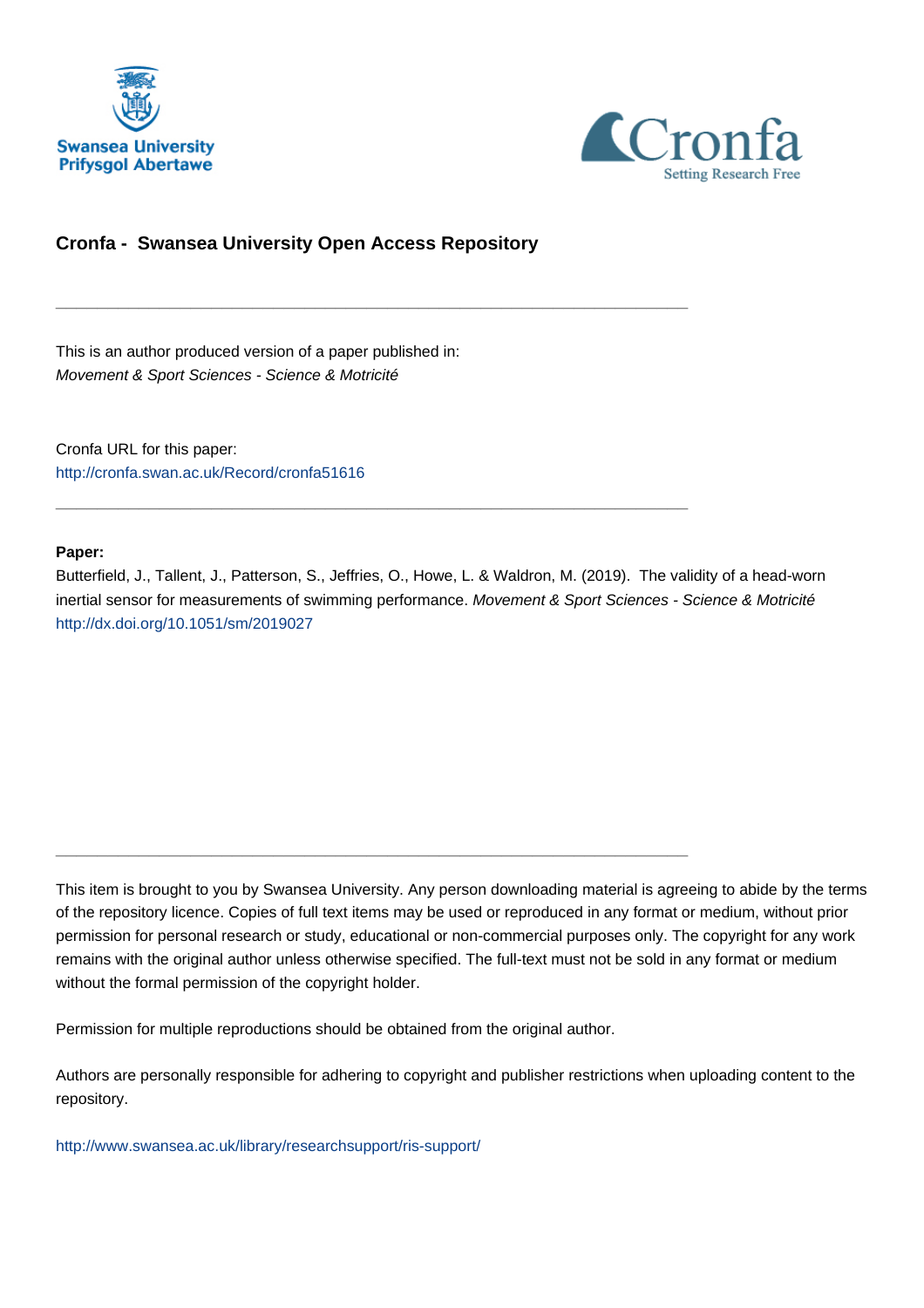| $\mathbf{1}$   | <b>Original article</b>                                                                                                                      |
|----------------|----------------------------------------------------------------------------------------------------------------------------------------------|
| $\overline{2}$ | Title: The validity of a head-worn inertial sensor for measurements of swimming performance.                                                 |
| 3              | Titre: Validité d'un capteur inertiel porté à la tête pour mesurer les performances en natation.                                             |
| $\overline{4}$ |                                                                                                                                              |
| 5              | <b>Authors and affiliations:</b>                                                                                                             |
| 6              | Butterfield, James <sup>1</sup> ; Tallent, Jamie <sup>1</sup> ; Patterson, Stephen, David <sup>1</sup> ; Jeffries, Owen <sup>2</sup> ; Howe, |
| $\tau$<br>8    | Louis <sup>3</sup> ; Waldron, Mark. <sup>4,5*</sup>                                                                                          |
| 9              | <sup>1</sup> School of Sport, Health and Applied Science, St Mary's University, Twickenham, London,                                          |
| 10             | UK                                                                                                                                           |
| 11             | <sup>2</sup> School of Biomedical Sciences, Faculty of Medical Sciences, Newcastle University, UK                                            |
| 12             | <sup>3</sup> Medical and Sport Sciences, University of Cumbria, Lancaster, UK                                                                |
| 13             | <sup>4</sup> College of Engineering, Swansea University, Swansea, UK                                                                         |
| 14             | <sup>5</sup> School of Science and Technology, University of New England, NSW, Australia.                                                    |
| 15             | *Corresponding author                                                                                                                        |
| 16             |                                                                                                                                              |
| 17             | Running head: "Validity of the inertial sensor for swimming"                                                                                 |
| 18             | Key words: Micro-technology; measurement error; water sports                                                                                 |
| 19             |                                                                                                                                              |
| 20             |                                                                                                                                              |
| 21             |                                                                                                                                              |
| 22             |                                                                                                                                              |
| 23             |                                                                                                                                              |
| 24             |                                                                                                                                              |
| 25             |                                                                                                                                              |
| 26             |                                                                                                                                              |
| 27             |                                                                                                                                              |
| 28             |                                                                                                                                              |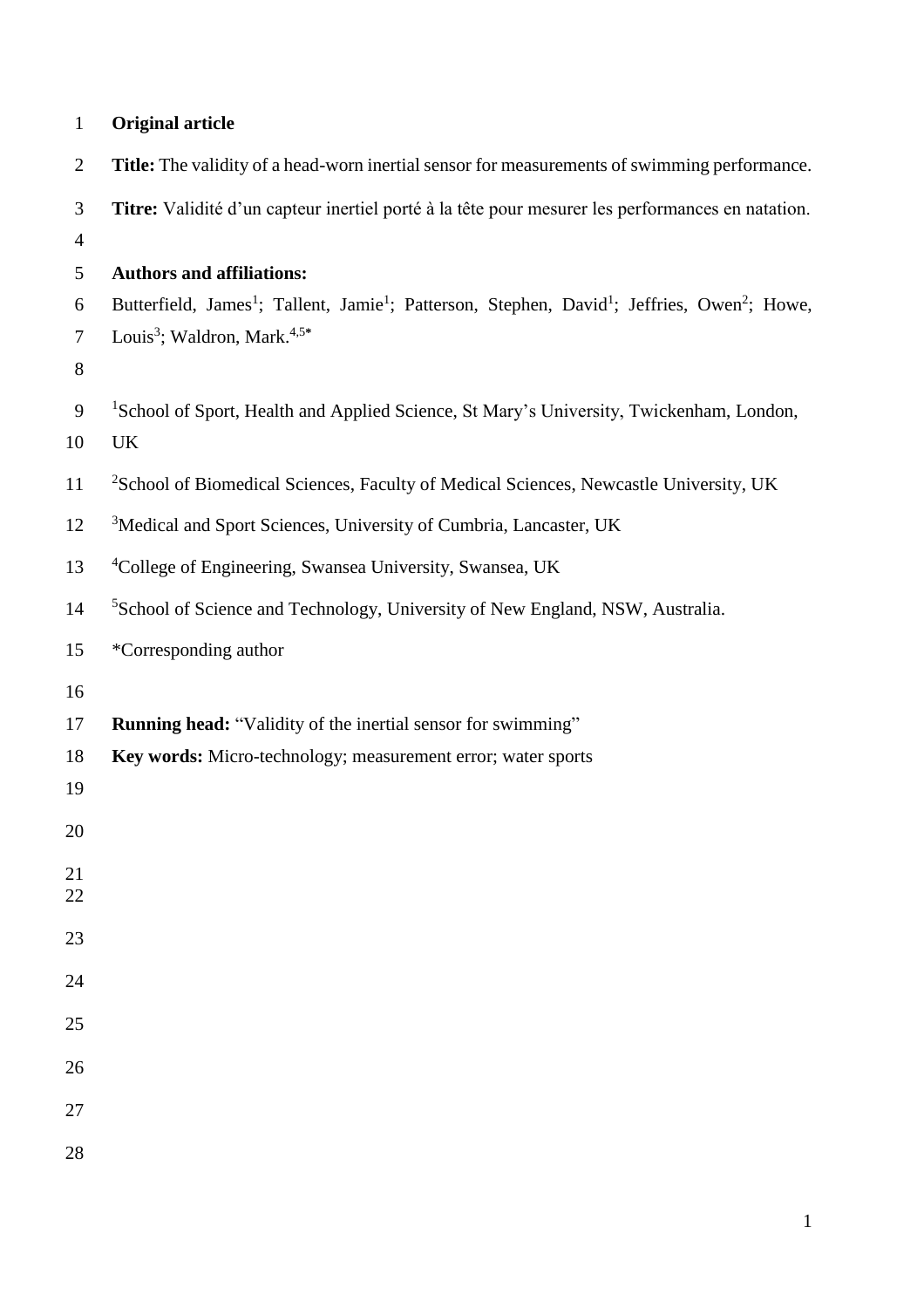#### **Abstract**

 The validity of the TritonWear® device to measure swimming performance was investigated, with a pre-determined analytical goal of 6%. Twenty youth swimmers completed a 100 m swim in a 25 m pool, swimming breaststroke or freestyle wearing the TritonWear® device, whilst being filmed above and below water with three cameras. 95% Limits of Agreement (95% LoA) 34 and coefficient of variation (CV%) were used to calculate error. Systematic biases ( $P < 0.05$ ) were found between the two systems only for distance per stroke during breaststroke. Freestyle metrics agreement ranged between 1.06 % and 10.40 % CV, except for distance per stroke (CV  $37 = 14.64$  %), and time underwater (CV = 18.15 %). Breaststroke metrics ranged between 0.95 % and 13.74 % CV, except for time underwater (CV = 25.76 %). The smallest errors were found for split-times, speed, stroke-count and stroke-rate, across both strokes (all < 5% CV). The TritonWear® can be used for basic metrics of performance, such as split-time and speed but the error of more complex measurements, such as time underwater or turn-times, renders them unable to identify typical performance changes.

### **Résumé**

 La validité du dispositif TritonWear® pour mesurer les performances en natation a été étudiée avec un objectif analytique prédéterminé de 6%. Vingt jeunes nageurs ont réalisé une épreuve de 100 m dans une piscine de 25 m, en brasse ou en nage libre en portant le dispositif TritonWear®, tout en étant filmés au-dessus et en dessous de l'eau avec trois caméras. Les limites de concordance à 95% (LoA à 95%) et le coefficient de variation (CV%) ont été utilisés pour calculer l'erreur. Des biais systématiques (p <0,05) ont été trouvés entre les deux systèmes uniquement pour la distance parcourue par coup de bras en brasse. La concordance des métriques en nage libre variait entre 1,06% et 10,40% du CV, sauf pour la distance par coup de bras (CV = 14,64%) et le temps passé sous l'eau (CV = 18,15%). Les valeurs pour la brasse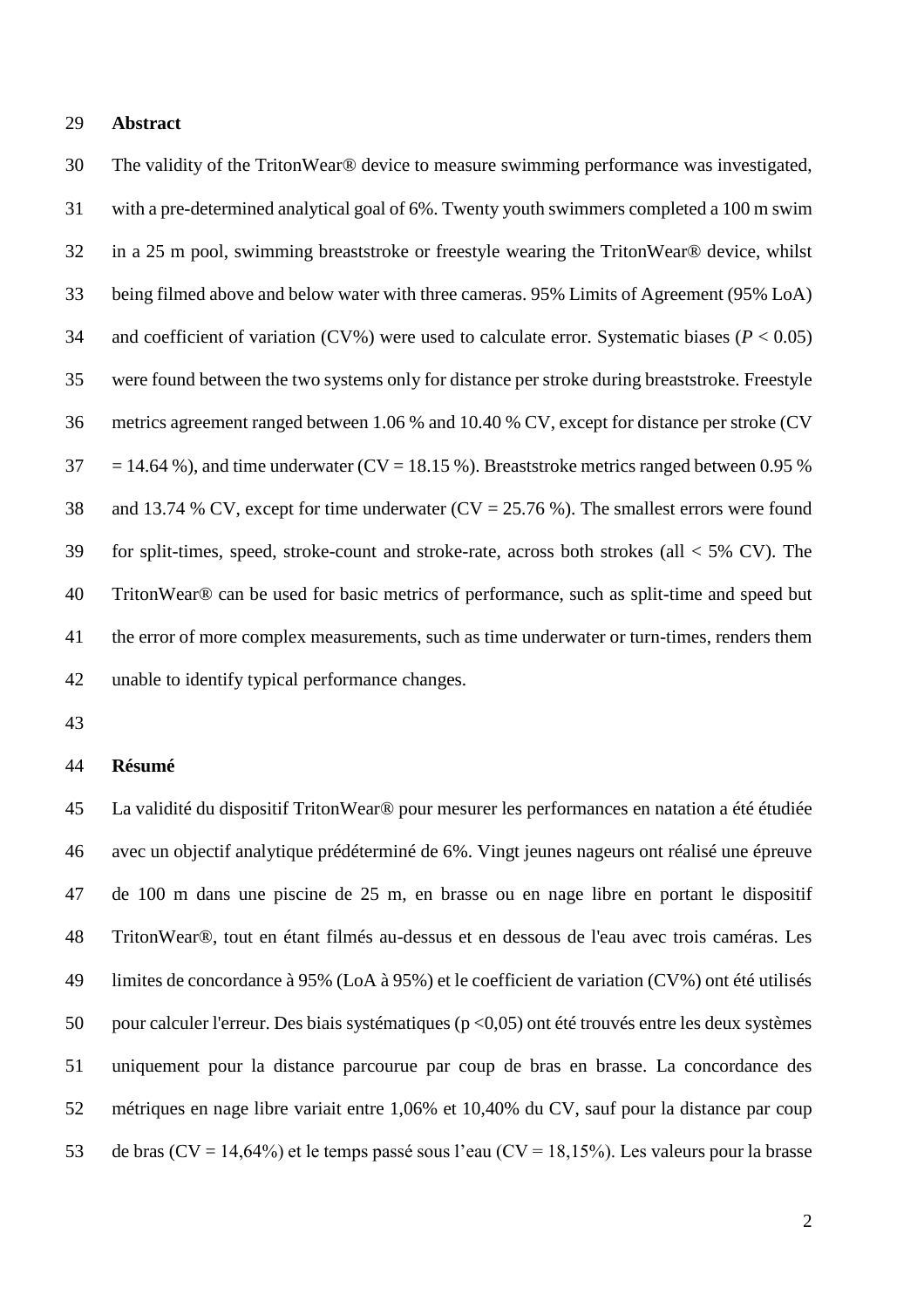| 54      | variaient entre 0,95% et 13,74% du CV, sauf pour le temps passé sous l'eau $(CV = 25,76\%)$ .     |
|---------|---------------------------------------------------------------------------------------------------|
| 55      | Les plus petites erreurs ont été trouvées pour les temps intermédiaires, la vitesse, le nombre de |
| 56      | coups de bras et la fréquence des coups de bras, pour les deux nages (tous <5% de CV). Le         |
| 57      | TritonWear® peut être utilisé pour les mesures de performance de base, telles que le temps        |
| 58      | intermédiaire et la vitesse, mais l'erreur sur des paramètres plus complexes, telles que la durée |
| 59      | d'immersion ou les temps de virage, ne permet pas d'identifier des modifications de ces           |
| 60      | paramètres.                                                                                       |
| 61      |                                                                                                   |
| 62      |                                                                                                   |
| 63      |                                                                                                   |
| 64      |                                                                                                   |
| 65      |                                                                                                   |
| 66      |                                                                                                   |
| 67      |                                                                                                   |
| 68      |                                                                                                   |
| 69      |                                                                                                   |
| 70      |                                                                                                   |
| 71      |                                                                                                   |
| $72\,$  |                                                                                                   |
| 73      |                                                                                                   |
| 74      |                                                                                                   |
| 75      |                                                                                                   |
| 76      |                                                                                                   |
| $77 \,$ |                                                                                                   |
| 78      |                                                                                                   |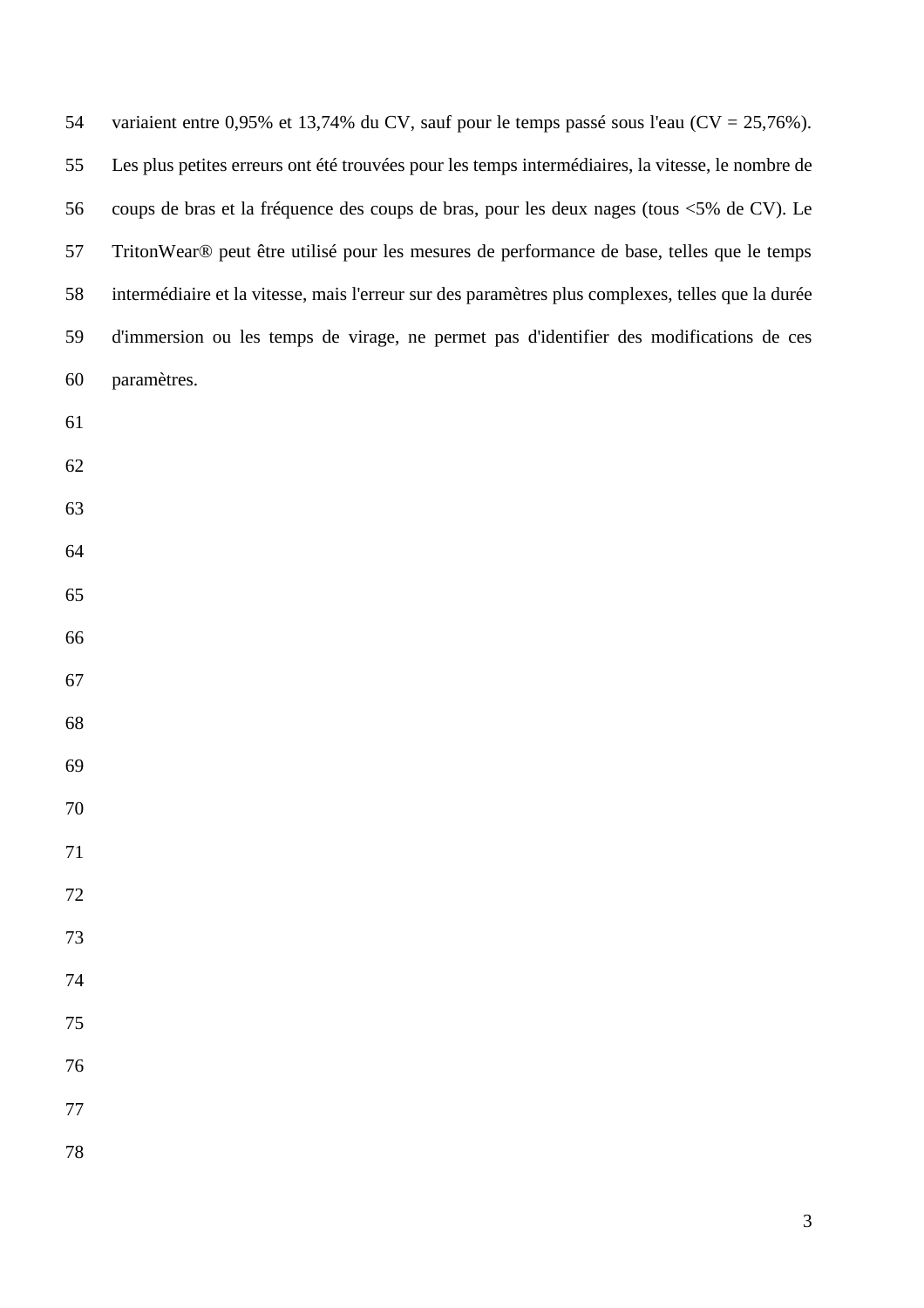# **Introduction**

 The margins of success and failure in competitive pool swimming are small, particularly in sprint (< 400 m) events. For example, there are approximately 6% differences in velocity between qualifiers and non-qualifiers of world championships (Takagi et al., 2004) and even 83 smaller differences  $(0.5 - 3 \%)$  between 1<sup>st</sup> and 2<sup>nd</sup> place in 100 m Olympic finals (https://www.olympic.org/rio-2016/swimming) or after training programme manipulation (Mujika et al., 1995; Mujika et al., 2002). The 6% differences between qualifiers and non- qualifiers (Takagi et al., 2004) is closely aligned with the training-induced performance changes across key performance metrics. Therefore, a 6% change in performance provides the most relevant differentiation of ability levels among competitive swimmers and is a change that can be achieved owing to training. This threshold therefore represents a reasonable 'analytical goal' (Atkinson & Nevill, 1998). Analytical goals are formulated to determine the maximal level of measurement error that can be permitted by an investigator when using a device to detect changes in performance. As such, the accuracy of testing equipment must be sufficient to recognise anticipated changes in performance, which should be determined prior to evaluation of its measurement error (analytical goals).

 Video- or sensor-based data devices are typically used to quantify swimming performance (Beanland et al., 2014). Video analyses are considered to be the 'gold standard' method (Ceseracciu et al., 2011) and are the most commonly used (Gourgoulis et al., 2008; Smith et al., 2002). Despite this, video analysis techniques are complex and rely on the technical expertise of the user (Knudson, 2007). Furthermore, their lower sampling rate 25-30 Hz is likely to limit the accuracy of performance metrics during high-speed movements, such as stroke rate or during turning manoeuvres. Wearable and water-proof microelectromechanical systems (MEMS) provide a possible alternative to video analysis techniques (Callaway et al.,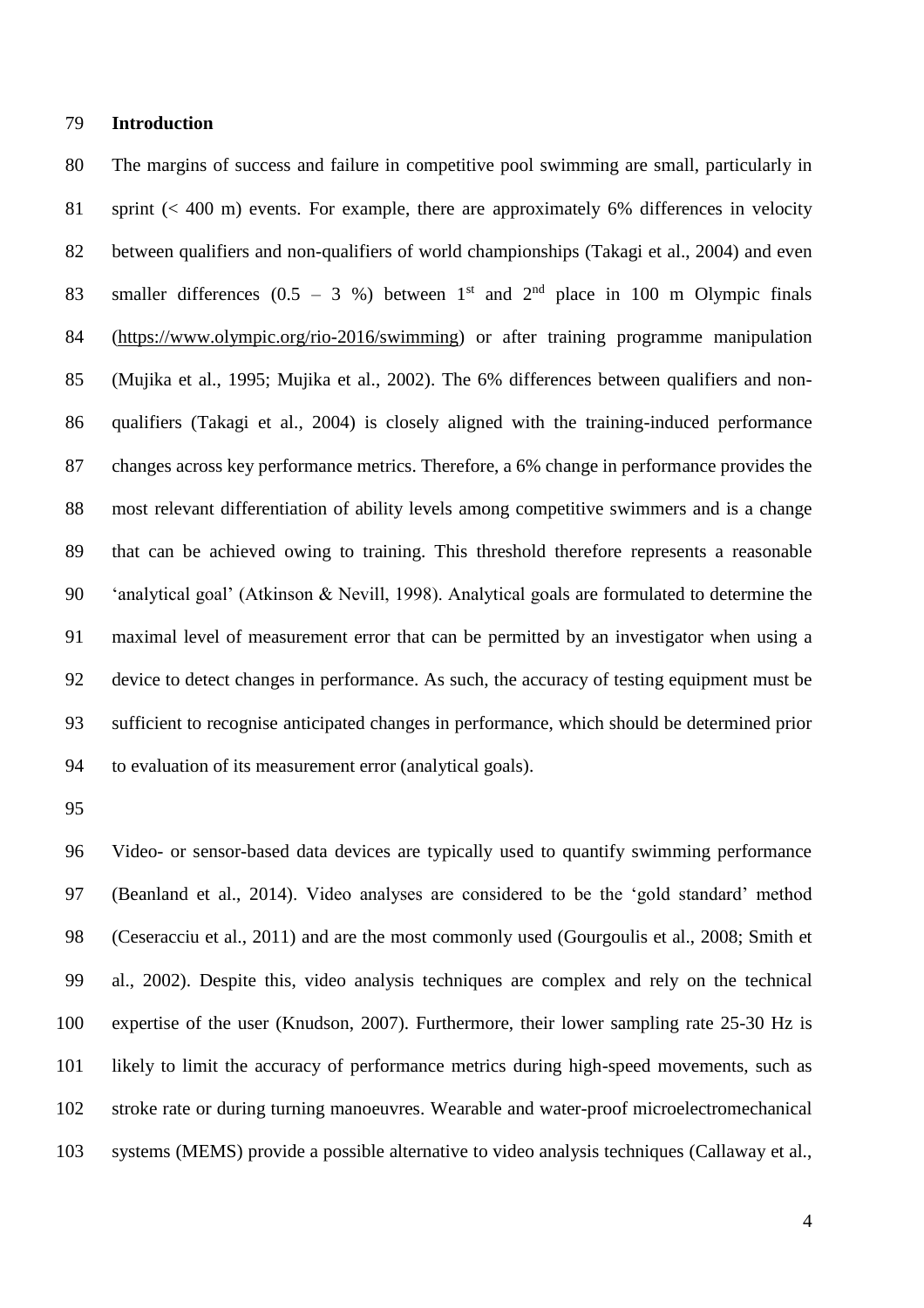2009; Dadashi et al., 2013; Ohgi et al., 2003). An example of this is the 'TritonWear®' device, which claims to accurately measure speed and stroke efficiency metrics using a head-mounted unit - the fitting of which causes less proprioceptive disruption than limb- or torso-worn devices (Lecoutere & Puers, 2014).

 The TritonWear® technology measures a number of swimming performance metrics, such as split-time, stroke count, speed, stroke rate, distance per stroke, turn-time and time underwater (Lehary, 2015). Indeed, it is relevant to provide accurate measurements of these kinematic variables, since success in swimming performance is largely explained by their combination (Barbosa et al., 2010). Whilst others have investigated the validity of a global positioning system-micro-technology (GPS) to quantify swimming performance metrics (Beanland et al., 2014), these devices were not purpose-built for monitoring swimming performance. As such limitations in the technology during water submersion, as well as raw sampling rate of GPS-117 derived measurements  $( \leq 10 \text{ Hz})$  or the algorithmic treatment of raw MEMS signals on board these units appeared to preclude their application. For example, stroke count was unreported by Beanland et al. (2014) during freestyle swimming, owing to cumulative noise accrued by the accelerometer during this stroke. Thus, the validity and reliability of a miniaturised swimming-specific device intended for these key performance measurements is currently unknown and could be used to replace more rudimentary chronometry, video methods or non-specific micro-technology commonly used by swimming coaches.

 The aim of this study was to evaluate the validity of the TritonWear® device to measure selected swimming performance metrics in comparison to a reference underwater video camera system among competitive youth swimmers. For the current analysis, we adopted a conservative *a-priori* analytical goal (see Atkinson & Nevill, 1998) that approximated the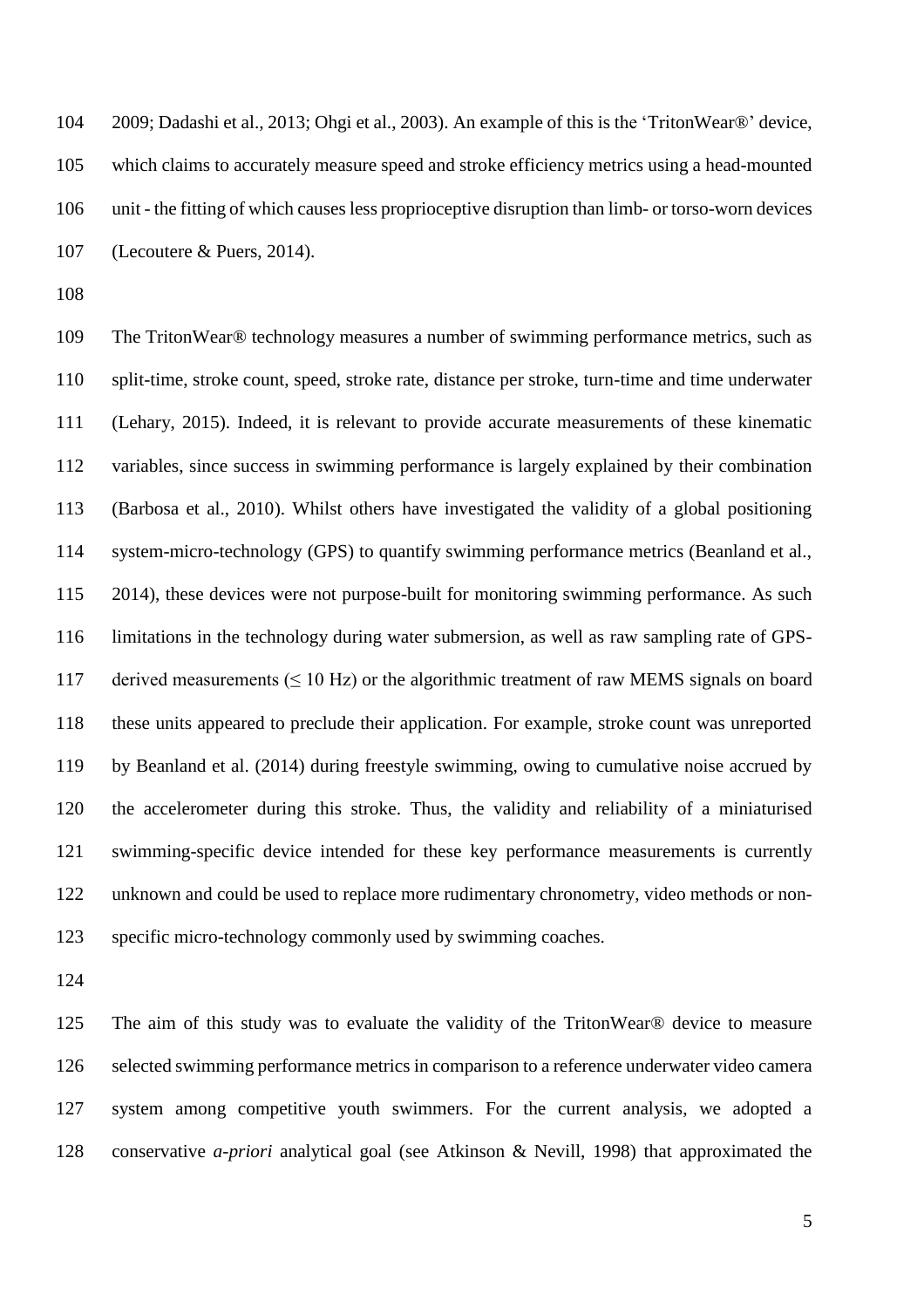typical changes observed in performance (split-time or speed) over a season among the current or athletes in the literature of 6% (Takagi et al., 2004). The error (i.e. noise) between devices for these variables should, therefore, permit the detection of signal changes of this magnitude.

### **Methods**

# *Design and procedure*

 Participants completed a 100 m swim in an outdoor 25 m swimming pool (4 x 25 m), swimming either breaststroke or freestyle, wearing the TritonWear® device (The Triton Unit, firmware version 1.1.2, 50 Hz, TritonWear Inc.®, Ontario, Canada), whilst being filmed above and below water with fixed video cameras to evaluate validity. The two stroke-types were selected as they were the two stokes used in competition by the current participants.

### *Participants*

142 Ten male and ten female (total  $n = 20$ ) competitive national swimmers (age  $16 \pm 3$  years; stature 143 170  $\pm$  15 cm; body mass 61.5  $\pm$  14.7 kg) and their parent/guardian provided written informed consent to participate in the study. All participants took part in all trials. Institutional ethical approval was granted for this study.

# *TritonWear***®** *and Video Systems*

 The components of the TritonWear® waterproof sensor unit include: a 9-axis inertial measurement unit; a 3-axis digital accelerometer; a 3-axis digital gyroscope; a 3-axis digital magnetometer; a micro-controller; a wireless module to transmit calculated metrics to the hub; a clock to synchronise timing; and a lithium ion polymer battery with an internal battery charging unit. The tracker reads oscillation data in three axes from the accelerometer and gyroscope. The device measures 62 x 54 x 19 mm, weighs 51 g and is connected to the back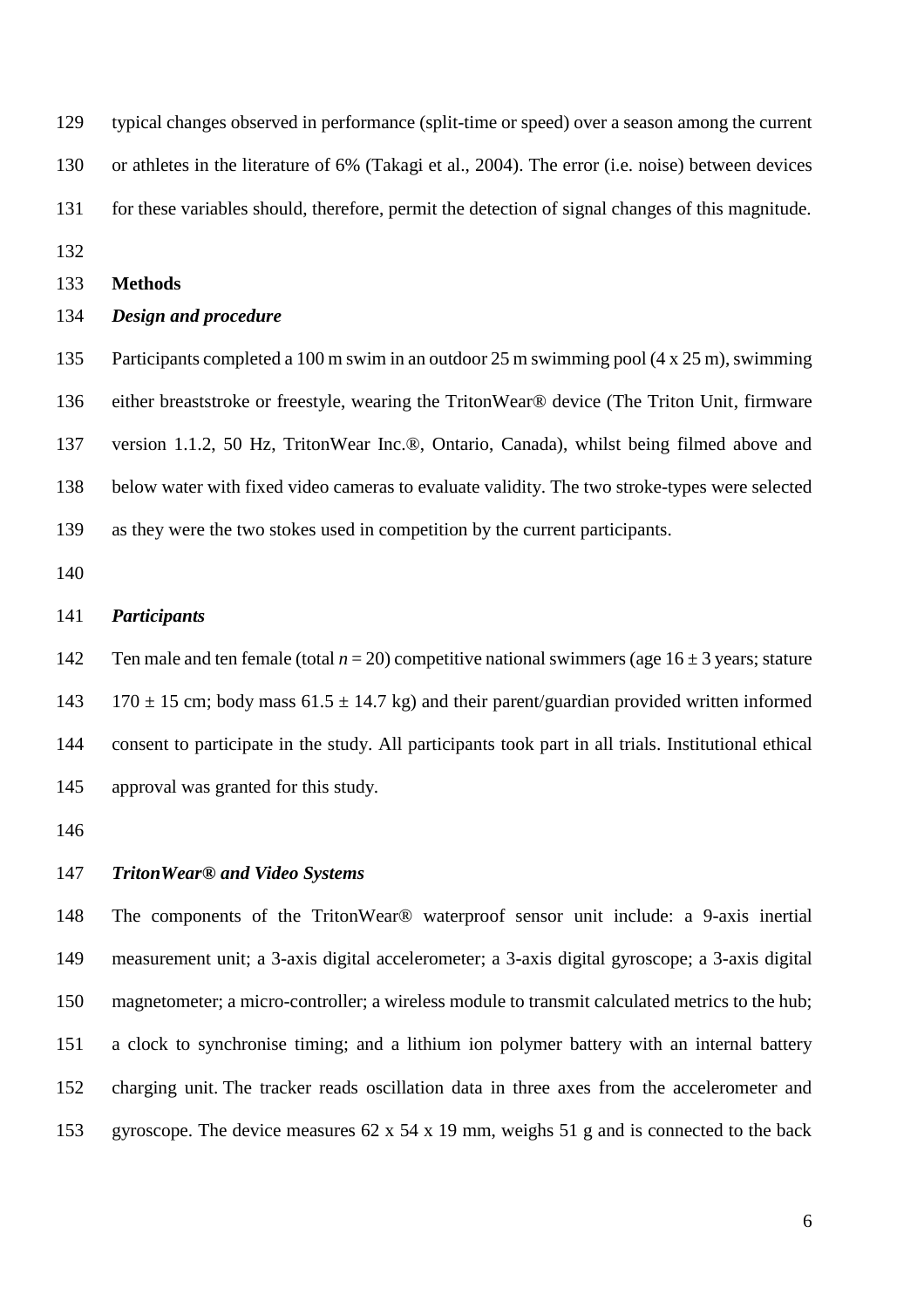| 154 | of the swimming goggle strap (Figure 1). The transmitted data were later analysed using the      |
|-----|--------------------------------------------------------------------------------------------------|
| 155 | manufacturer's software (TritonWear Insights, Ontario, Canada).                                  |
| 156 |                                                                                                  |
| 157 | ****Insert figure 1 here****                                                                     |
| 158 |                                                                                                  |
| 159 |                                                                                                  |
| 160 | Various metrics were analysed from the TritonWear® device. The start of each trial was           |
| 161 | automated by the device as the internal gyroscope and accelerometer detect the swimmers          |
| 162 | motion as they transition their head from a vertical to a horizontal position. As the swimmer    |
| 163 | pushes off the wall, an increase in acceleration is detected by the accelerometer (sampling at   |
| 164 | 50 Hz), triggering an internal timer. The completion of a swim is determined by the following    |
| 165 | characteristics in the signal from the sensors: an acceleration spike as the swimmer reaches the |
| 166 | wall, the transfer from horizontal to vertical head position, and finally, the decrease in       |
| 167 | oscillatory signals being detected by the device.                                                |
| 168 |                                                                                                  |
|     |                                                                                                  |

 The TritonWear® device calculated all variables using the internal accelerometer and gyroscope, which read and classify the oscillatory signals that are produced during swimming. The push-off from the wall at the start of a swim was detected by the accelerometer, which triggered a timer. Stroke type and stroke count were determined by the gyroscope, which sensed the swimmers' angular velocities through three axes. The angular position for each axis was determined using the numerical Euler method, which read the pitch, yaw and roll of the swimmers' head as they moved through the water. Turn-time (s) was measured by the gyroscope; the timer started at the downwards movement of the swimmer's head for freestyle and the rotation movement in an open turn for breaststroke, and ended when the swimmer's feet touched the wall, also capturing the end of a split. Time underwater (s) was calculated by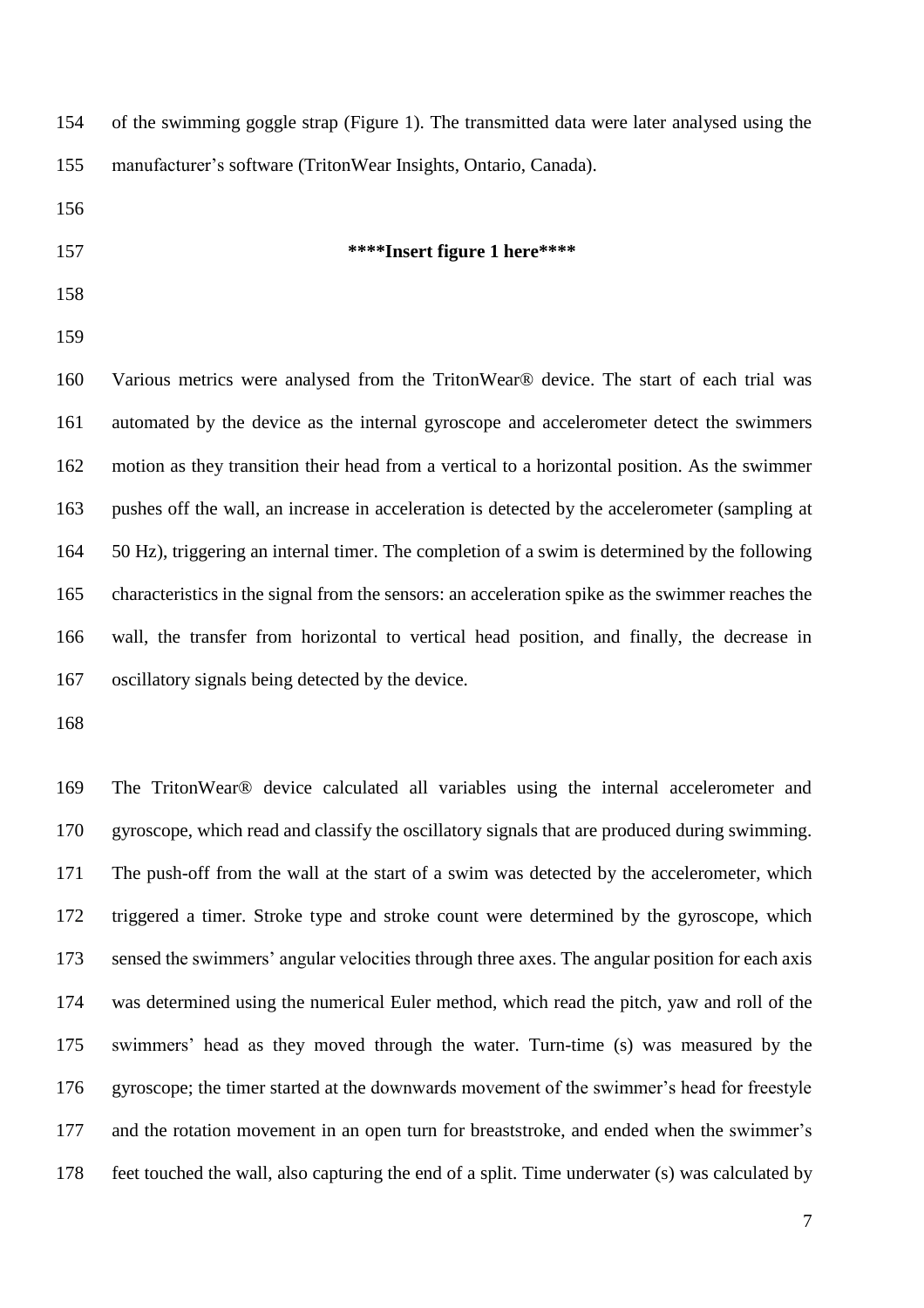taking the time between the push-off from the wall (accelerometer), and the breakout event of the head prior to the first stroke (gyroscope). Distance per stroke (m) was calculated by (length 181 of pool (m) – distance underwater (m)) / number of strokes. Speed (m/s) was determined by calculating linear acceleration data and the change in time (acceleration x time) to determine the average velocity of each swimmer for each length of the pool (m). Stroke rate (n/min) was measured by subtracting the average time underwater from the average split-time, which is then divided by the average number of stroke cycles in a length. For freestyle, one left hand stroke and one right hand stroke equalled one stroke cycle. For breaststroke, each stroke is counted as one stroke cycle. Once cessation of swimming was determined by the accelerometer, the timer stopped and an overall time for the swim (split-time; s) was calculated.

 Three cameras were used, in combination, to track the performance of the swimmers. This comprised two underwater cameras (WallMount Cam, 1080p, 30 frames/s, SwimPro®, RJB Engineering, New South Wales, Australia) and one iPad 2 (1080p, 30 frames/s, Apple Inc., California, USA). Above water video was recorded using the iPad 2 and CoachesEye® (TechSmith Corporation, Michigan, USA) analyses software. The underwater video cameras were left running throughout the trials, whereas individual videos of swimmers were captured using the iPad. The start and end of each trial was indicated by one investigator on the video, so that it could be synchronized *post-hoc* with the TritonWear® recording analyses. One experienced (> 5 years) investigator, with training and qualifications in performance analysis, was responsible for video-based assessments. The operator had used the performance metrics and the associated working definitions previously. Their intra-operator error for freestyle and breaststroke video data ranged between 1.01 % and 5.89 % CV. Table 1 provides the criteria that were used to ensure that each variable was objectively evaluated.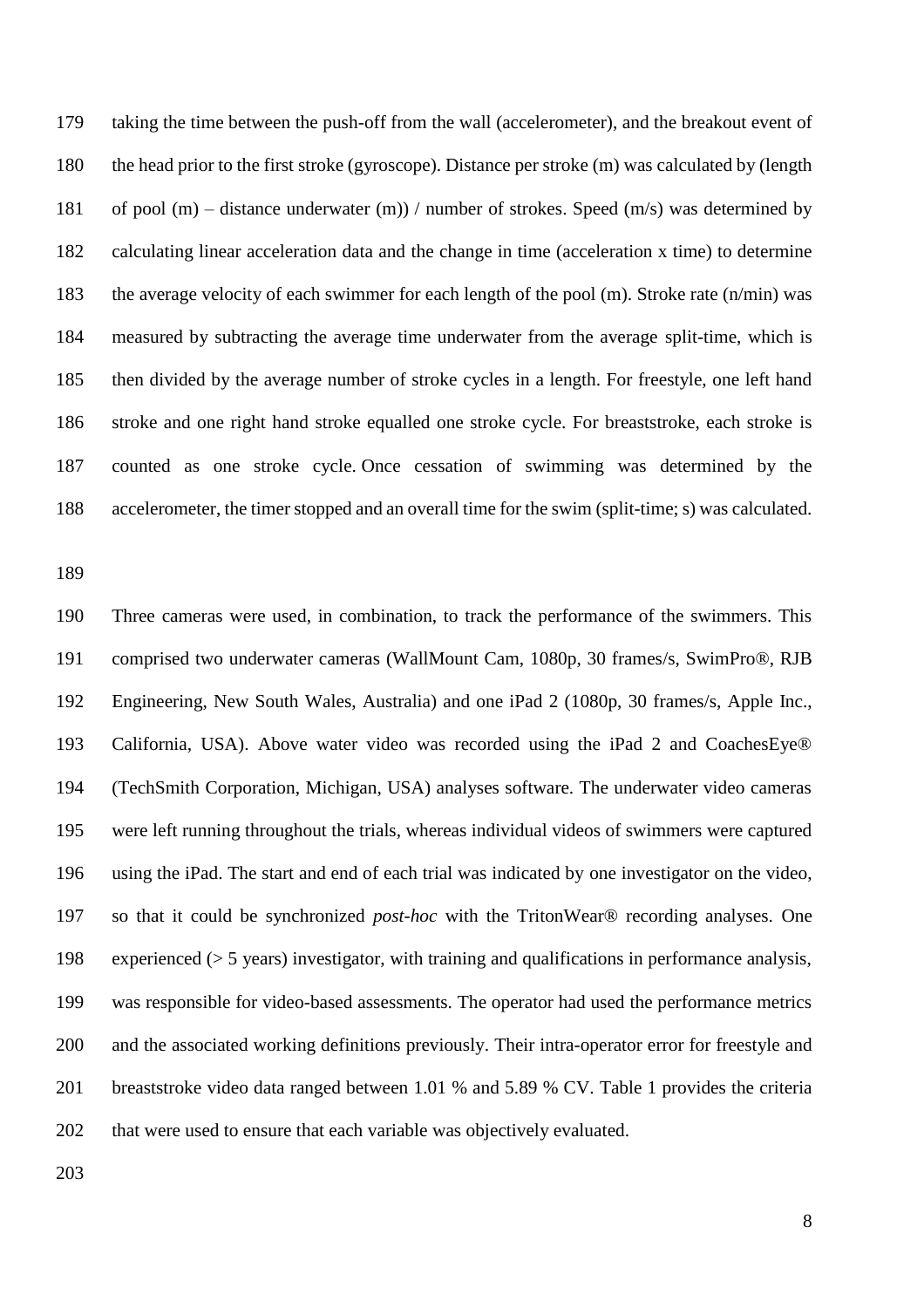204 **Table 1.** Video analysis criteria.

205

| <b>Variable</b>                   | Criteria                                                                                                                                                                                                                                                                                                                                                                                                                                                                                |
|-----------------------------------|-----------------------------------------------------------------------------------------------------------------------------------------------------------------------------------------------------------------------------------------------------------------------------------------------------------------------------------------------------------------------------------------------------------------------------------------------------------------------------------------|
| Split-time (s)                    | Clock started when the feet of the swimmer left the wall, to<br>the time that the hand touched the wall on the final<br>length. This figure was divided by four to give the average<br>split-time.                                                                                                                                                                                                                                                                                      |
| Stroke count $(n)$                | Freestyle: Each hand entry was recorded as one stroke,<br>therefore one hand entry from each limb was counted as two<br>strokes.<br>Breaststroke: Each stroke was counted as one stroke.                                                                                                                                                                                                                                                                                                |
| Speed $(m/s)$                     | Average split-time was divided by the pool length (25 m).                                                                                                                                                                                                                                                                                                                                                                                                                               |
| Stroke rate $(n/\text{min})$      | The average time underwater was subtracted from the<br>average split-time. This figure was then divided by the<br>average number of stroke cycles in a length and expressed in<br>minutes.                                                                                                                                                                                                                                                                                              |
| Distance per stroke<br>(m/stroke) | The length of the pool - distance underwater / number of<br>strokes identified.                                                                                                                                                                                                                                                                                                                                                                                                         |
| Turn-time (s)                     | Freestyle: timing of the freestyle turn started when the head<br>moved forwards and down, signalling the beginning of the<br>swimmers turning action. The timer was stopped when the<br>swimmer's feet hit the wall following the turn.<br>Breaststroke: timing of the breaststroke turn started when the<br>hands first touched the wall, signalling the beginning of the<br>swimmers turning action. The timer was stopped when the<br>swimmer's feet hit the wall prior to push-off. |
| Time underwater (s)               | Timer started as the athlete's feet left the wall, timer stopped<br>at first sight of the swimming cap above the surface of the<br>water. Time underwater does not include turn-time.                                                                                                                                                                                                                                                                                                   |

206 207

208

# 209 *Statistical analyses*

 Validity was assessed using a 95 % Limits of Agreement (95% LoA; (Atkinson and Nevill, 1998)) and coefficient of variation (CV%; (Hopkins, 2000). The current paper adopted an analytical goal of 6% and based its interpretations on the CV technique. The 95% LoA was provided for alternative interpretations among readers of the manuscript. Paired sampled *t*-tests were used to calculate bias between the TritonWear® device and video-based system. Statistical significance was set at *P* < 0.05 and adjusted for all dependant variables using a Bonferroni correction.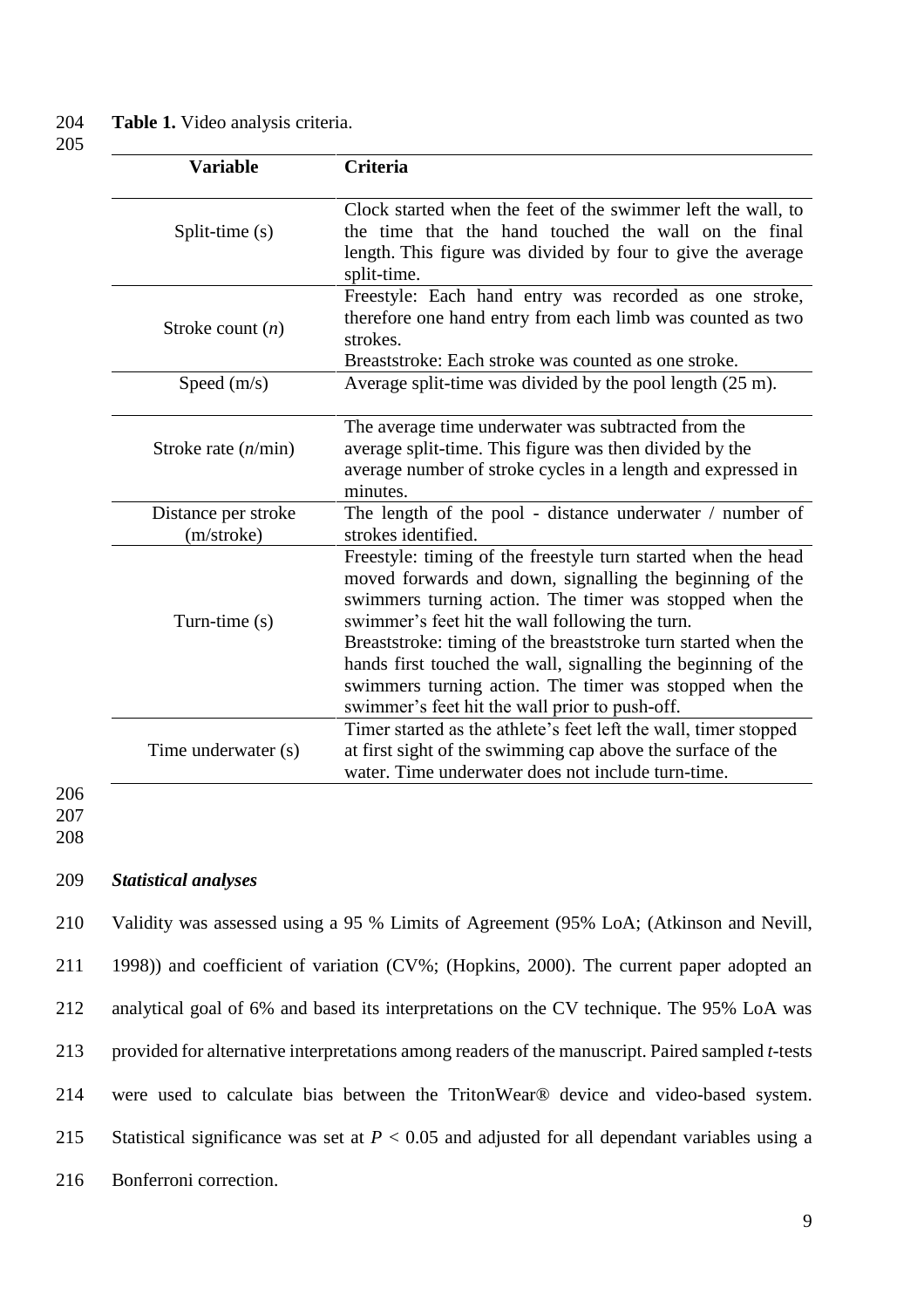217 218 **Results** 219

220 The data (mean  $\pm$  SD), CV% and 95% LoA for comparisons of the two devices are shown in 221 Table 2. Comparison of the TritonWear® device against video analysis demonstrated no 222 systematic biases ( $P > 0.05$ ) for the freestyle stroke. For breaststroke, distance per stroke ( $t_{(9)}$ ) 223 = - 4.14,  $P = 0.003$ ) showed systematic biases, while all other metrics did not ( $P > 0.05$ ) (Table 224 2).

| <b>Validity Data</b>       | TritonWear<br>$(\text{mean} \pm \text{s})$ | Video<br>$(\text{mean} \pm \text{s})$ | 95% LoA           | CV(%) |
|----------------------------|--------------------------------------------|---------------------------------------|-------------------|-------|
| Freestyle                  |                                            |                                       |                   |       |
| Split-time (s)             | $17.45 \pm 2.34$                           | $17.47 \pm 2.44$                      | $-0.021 \pm 0.51$ | 1.06  |
| Stroke count (n)           | $19.3 \pm 1.77$                            | $19.3 \pm 1.77$                       | $0.00 \pm 1.31$   | 2.44  |
| Speed $(m/s)$              | $1.41 \pm 0.19$                            | $1.45 \pm 0.17$                       | $-0.041 \pm 0.21$ | 5.53  |
| Stroke rate (n/min)        | $1.49 \pm 0.22$                            | $1.55 \pm 0.21$                       | $-0.065 \pm 0.13$ | 3.01  |
| Distance per stroke<br>(m) | $1.13 \pm 0.29$                            | $1.19 \pm 0.10$                       | $-0.065 \pm 0.47$ | 14.64 |
| Turn-time (s)              | $1.12 \pm 0.13$                            | $1.13 \pm 1.18$                       | $-0.003 \pm 0.32$ | 10.40 |
| Time underwater (s)        | $2.72 \pm 0.60$                            | $2.54 \pm 0.28$                       | $0.185 \pm 1.32$  | 18.15 |
| <b>Breaststroke</b>        |                                            |                                       |                   |       |
| Split-time (s)             | $21.92 \pm 2.22$                           | $21.88 \pm 2.23$                      | $0.041 \pm 0.57$  | 0.95  |
| Stroke count (n)           | $10.70 \pm 2.06$                           | $10.8 \pm 1.93$                       | $-0.1 + 1.45$     | 4.86  |
| Speed $(m/s)$              | $1.14 \pm 0.14$                            | $1.15 \pm 0.11$                       | $-0.01 \pm 0.08$  | 2.79  |
| Stroke rate $(n/min)$      | $1.56 \pm 0.11$                            | $1.62 \pm 0.14$                       | $-0.06 \pm 0.17$  | 3.77  |
| Distance per stroke<br>(m) | $1.51 \pm 0.19$                            | $1.95 \pm 0.27$                       | $-0.44 \pm 0.66*$ | 13.74 |
| Turn-time $(s)$            | $1.56 \pm 0.23$                            | $1.36 \pm 0.13$                       | $0.19 \pm 0.52$   | 12.91 |
| Time underwater (s)        | $4.89 \pm 2.06$                            | $4.53 \pm 0.89$                       | $0.36 \pm 3.35$   | 25.76 |

**Table 2.** Validity of TritonWear<sup>®</sup> data against video analysis data  $(n = 20)$ .

Note: LOA = 95% limits of agreement;  $CV =$  coefficient of variation. Significantly different ( $P < 0.05$ ); \*Statistical significance  $(P < 0.05)$ .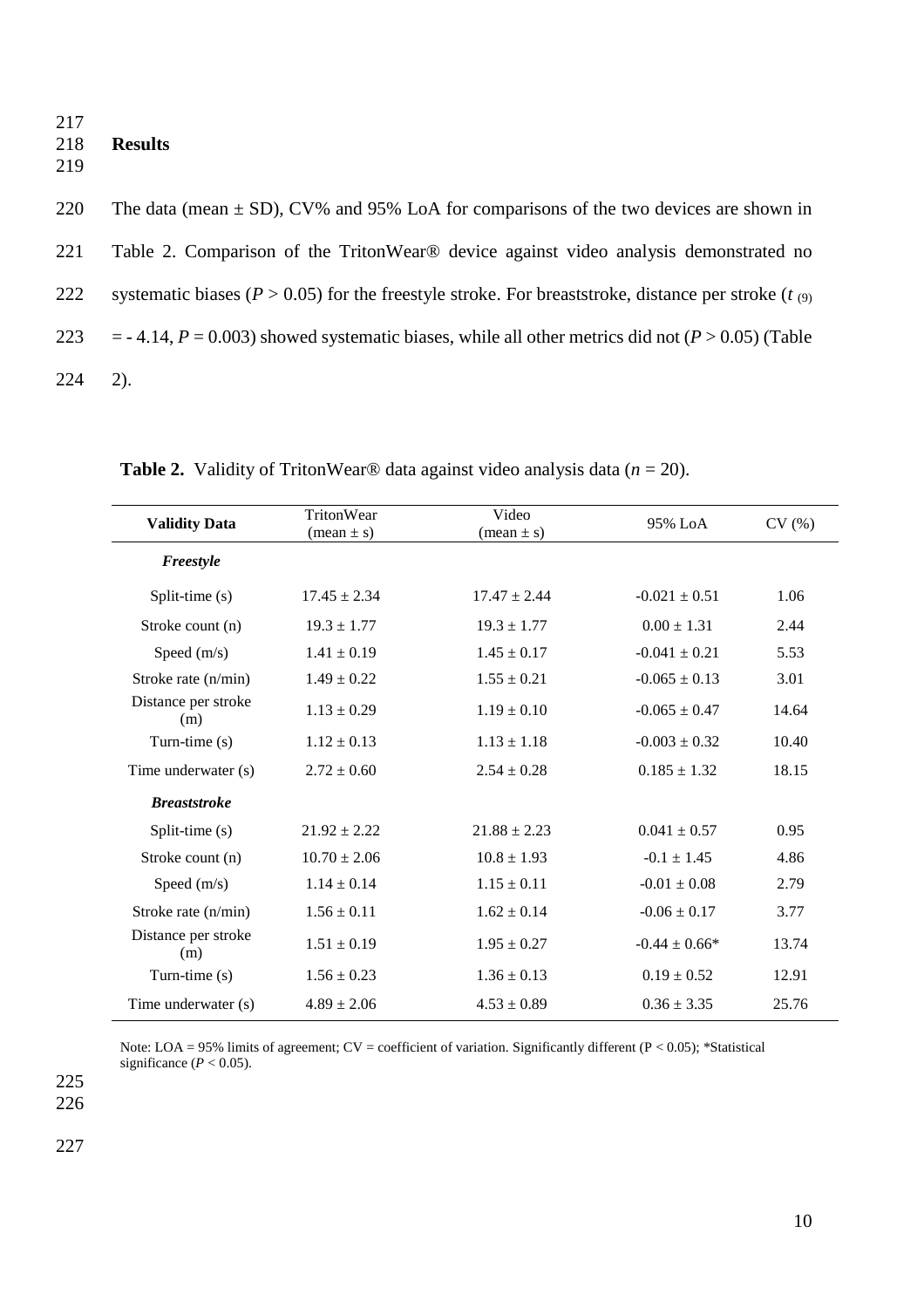Freestyle metrics ranged between 1.06 % and 10.40 % CV, except for distance per stroke (CV 229 = 14.64 %), and time underwater (CV = 18.15 %). Freestyle 95 % LoA metrics ranged between 230  $-0.065 \pm 0.13$  and  $0.185 \pm 1.32$ . Breaststroke metrics ranged between 0.95 % and 13.74 % CV, 231 except for time underwater (CV = 25.76 %). Breaststroke 95 % LoA metrics ranged between -232 0.01  $\pm$  0.08 and 0.36  $\pm$  3.35 (Table 2).

# **Discussion**

 The main finding of this study was that the TritonWear® device did not systematically differ  $(P > 0.05)$  from the video-based system for most variables, besides distance per stroke in the 237 breaststroke. The CV values for split-time, speed, stroke-rate and stroke-count were all  $\leq 5\%$  across both stroke types. As such, the error between the devices is smaller than the analytical goal of 6%, providing a favourable signal-noise ratio, thus indicating that the Tritonwear® device is valid for these measured variables. This means that an athlete could wear the device for 100 m training or competition and receive a split-time, speed or stroke-based metric that would agree with the reference system. However, based on the wide LoA and CV values for a number of other variables (turn-time, time underwater and distance per stroke), the degree of random error relative to the analytical goal of 6% questions their validity, leaving athletes unable to detect performance changes using this device.

 There is opportunity for both biological error (that of the human operator) and technical error (that of the device) to affect the results of both systems used. The video-based system relies upon certain factors, such as the quality of the synchronised videos, the ability of the human eye to identify the start and end of a performance and the objectivity of the definitions used to guide the human investigator. Given that the split-time definitions were identical between devices and the investigators identified each variable in slow-motion (frame by frame), it is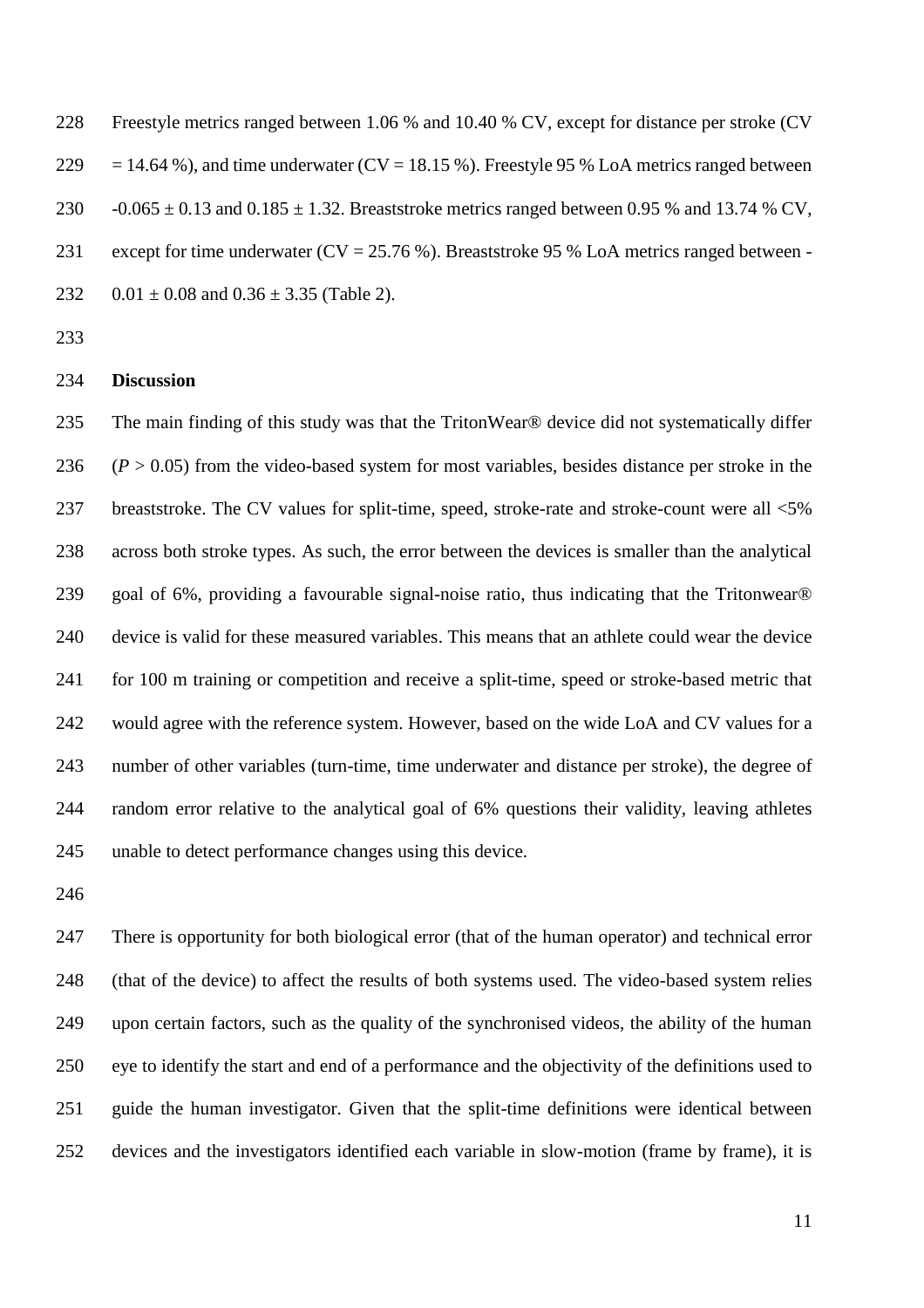most likely that the different technical specifications account for the small variations in basic measurements of time and speed. For example, the different frame/sampling rates between techniques (30 Hz frame/s *vs.* 50 Hz MEMS on the TritonWear®) mean that the investigator might not be able to identify the exact time-point that the feet leave the wall, or reach the other end, with the equal resolution whilst using the video system. An accumulation of these discrepancies would lead to larger overall error across the 100 m swim duration. In addition to this, there are a variety of on-board algorithms that correct for error in the TritonWear® device, including advanced Kalman Filtering, that has capacity to correct for so-called 'drifts' based on recent historical information, such as previous velocity. The accelerometry-derived calculation of speed and iterative filtering processes, therefore, provide an advantage to the TritonWear® relative to the video-based system, alongside its ease of application and real-time feedback options for the swimmer.

 The poorer agreement found for the more complex variables, such as time underwater and distance per stroke can be explained by technical error. Naturally, these variables require further computation and include input from a variety of sensors, at a higher frequency. For example, time underwater was the most variable comparison and requires the consistent recognition of two key events: i) push-off from the wall and ii) surfacing. These two events use two separate miniaturised systems; the accelerometer and gyroscope, respectively. Recognition of these discrete events presumably requires some achievement of a predicted threshold value, as well as their temporal synchronisation. A scenario where the athlete pushed off the wall with poor technique, or prematurely raised their head relative to their body, would be discordant with the expected technical 'model' of performance. Based on the above, there are a variety of both hardware and algorithmic degrees of freedom, which appear to have accumulated in the TritonWear® device and resulted in measurement errors that are likely to preclude its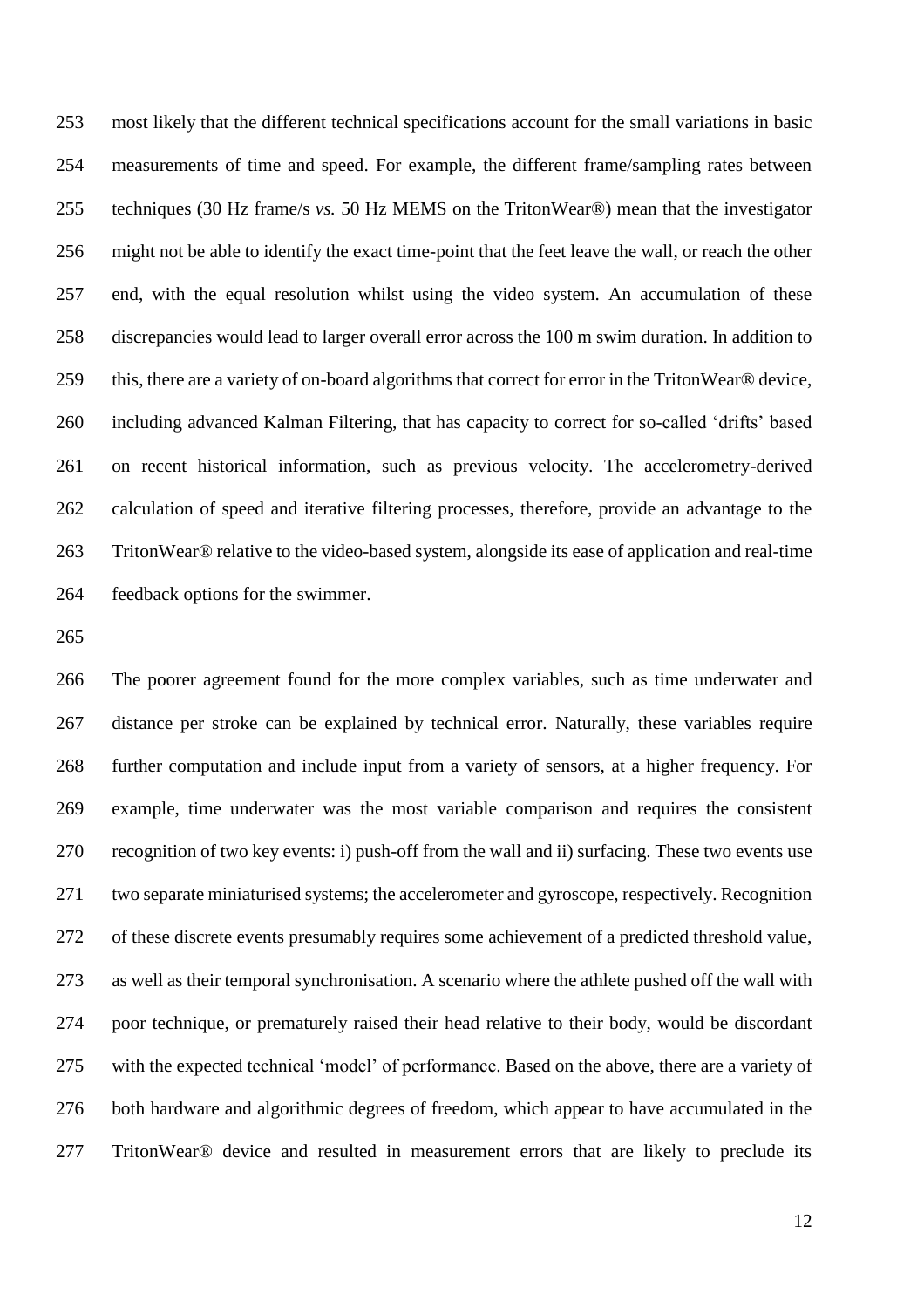application with athletes in order to recognise changes in underwater time. This is important to consider, as underwater time is an established predictor of performance in competitive pool swimming (Vantorre et al., 2014) and, therefore, would be a useful tool for athletes to monitor their progress during training. The video-based systems might be more labour-intensive but do not suffer these same technical problems.

 This study is not without limitations. For example, we were unable to access the raw signal of the inertial sensors or the proprietary underlying algorithms, thus restricting our ability to fully interrogate the signal processing or explore other methods of stroke analysis (see Dadashi et al., 2015). This would be worthwhile, since the most erroneous measurements were those with highest technical demand. Furthermore, the current analysis was constrained to 100 m distances. Drift errors are more common while using IMUs across longer time periods. However, the Kalman Filter used by the Tritonwear® was designed to correct for drift errors and might partially remove this source of measurement noise, yet this requires further analysis in future research. Finally, the video technique used was based on the performance of a single operator and might be less repeatable among different users. The subjectivity of the technique that is inevitably introduced when using human operators and poses a problem that can be overcome by adopting automated measurement systems.

 In conclusion, the TritonWear® device can be used by athletes or swimming practitioners for basic metrics of performance, such as split-time, speed, stroke-rate and stroke-count. However, the error for time underwater and distance per stroke in comparison to a reference system, question the TritonWear® system's capacity to validly record these values.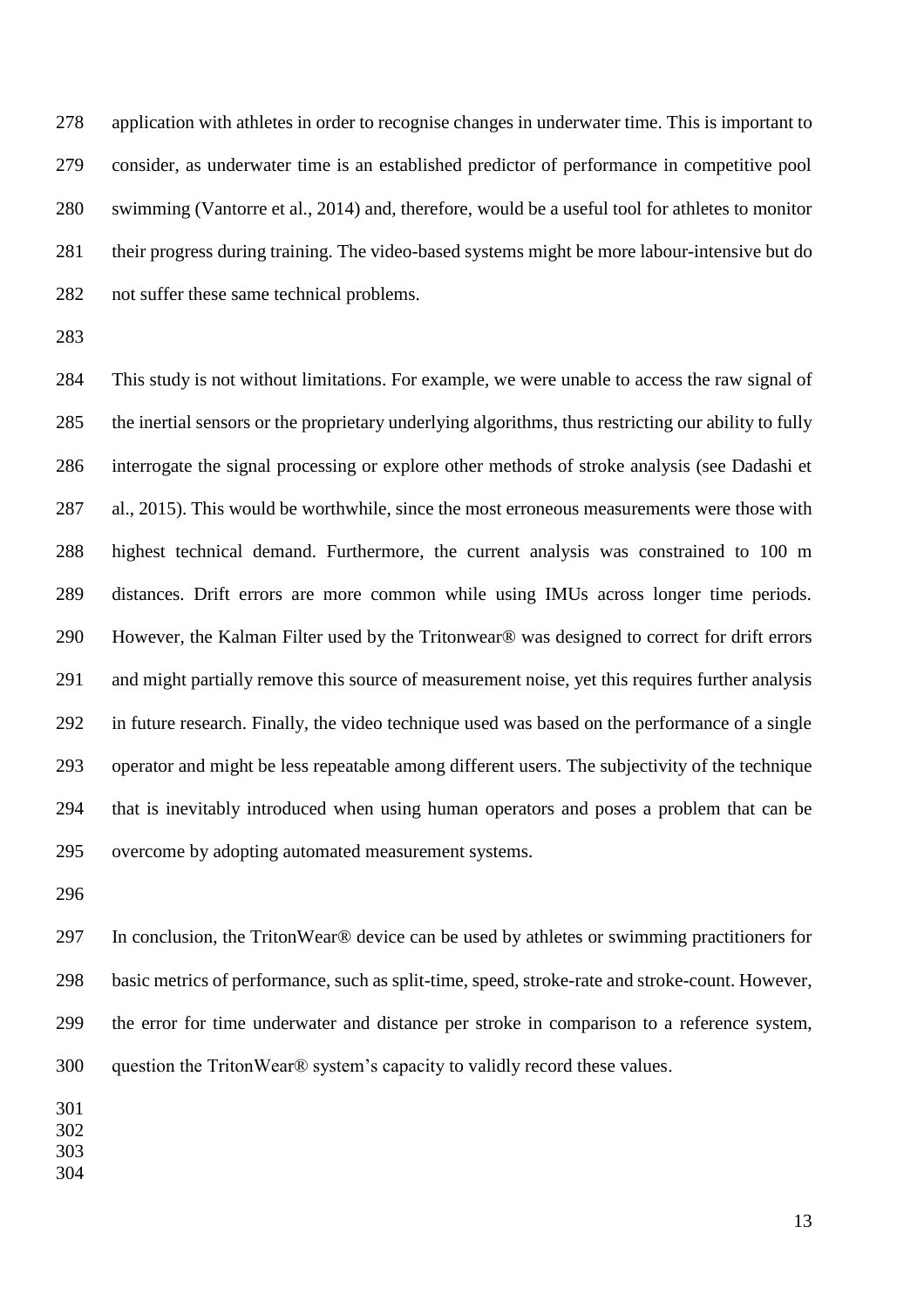| 305        | <b>Conflict of interest</b>                                                                            |
|------------|--------------------------------------------------------------------------------------------------------|
| 306        | No potential conflict of interest is reported by the authors.                                          |
| 307        |                                                                                                        |
| 308        |                                                                                                        |
| 309        | <b>Acknowledgements</b>                                                                                |
| 310        | We thank the participants for taking part in this study.                                               |
| 311        |                                                                                                        |
| 312        | <b>Author contributions</b>                                                                            |
| 313        |                                                                                                        |
| 314        | All authors (MW,JB,JT,OJ,SP,LH) contributed to the conception and design of the study,                 |
| 315        | acquisition of data, analysis and interpretation of data, drafting the article, revising it critically |
| 316        | for important intellectual content and final approval of the version submitted.                        |
| 317        |                                                                                                        |
| 318        |                                                                                                        |
| 319        |                                                                                                        |
| 320<br>321 |                                                                                                        |
| 322        |                                                                                                        |
| 323        |                                                                                                        |
| 324        |                                                                                                        |
| 325        |                                                                                                        |
| 326        |                                                                                                        |
| 327        |                                                                                                        |
| 328        |                                                                                                        |
| 329        |                                                                                                        |
| 330        |                                                                                                        |
| 331        |                                                                                                        |
| 332        |                                                                                                        |
| 333        |                                                                                                        |
| 334        |                                                                                                        |
| 335        |                                                                                                        |
| 336        |                                                                                                        |
| 337        |                                                                                                        |
| 338        |                                                                                                        |
| 339        |                                                                                                        |
| 340        |                                                                                                        |
| 341        |                                                                                                        |
| 342        |                                                                                                        |
| 343        |                                                                                                        |
| 344        |                                                                                                        |
| 345        |                                                                                                        |
| 346        |                                                                                                        |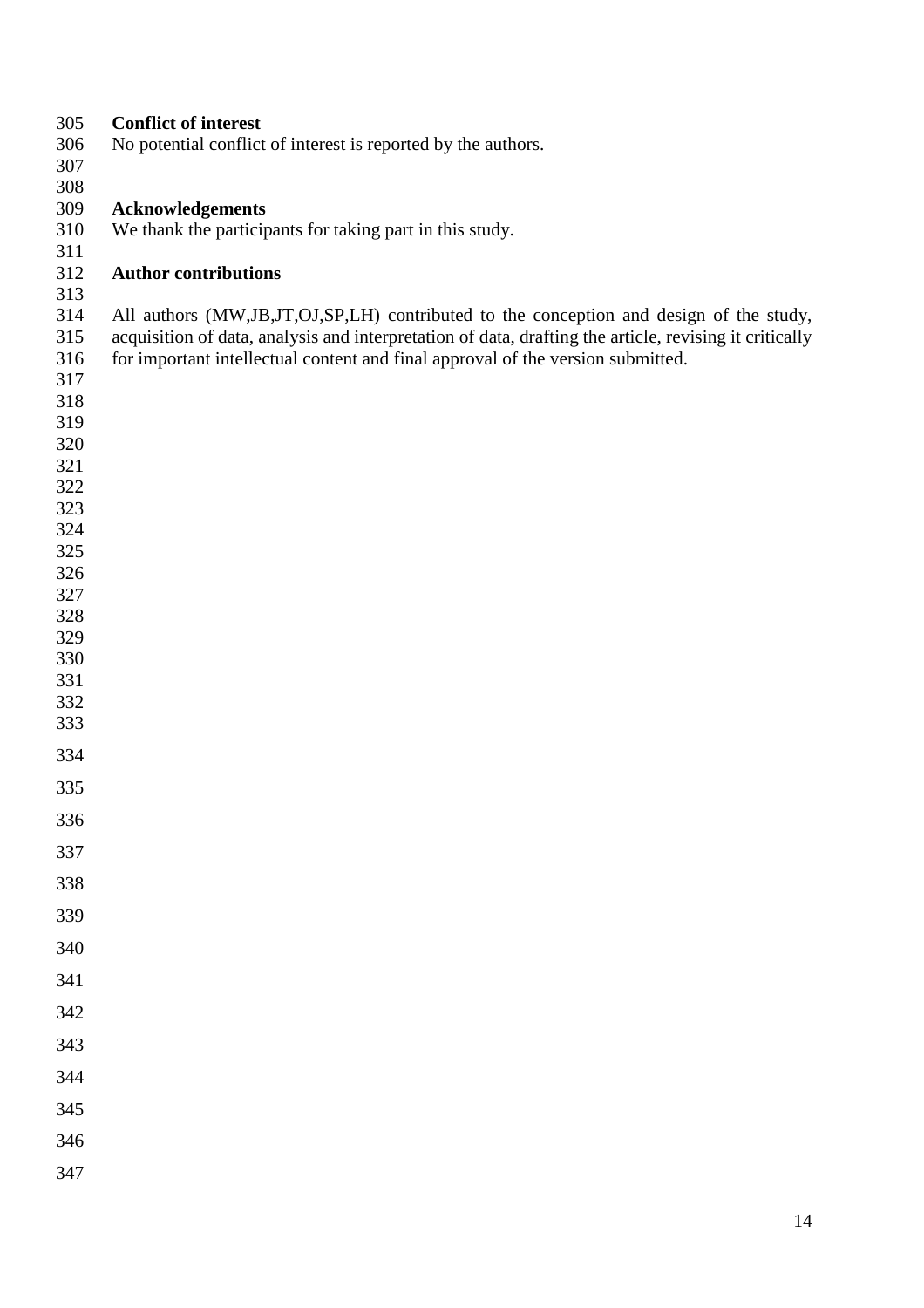| 348 | <b>References</b>                                                                                                                                                                                                                                                                                |
|-----|--------------------------------------------------------------------------------------------------------------------------------------------------------------------------------------------------------------------------------------------------------------------------------------------------|
| 349 |                                                                                                                                                                                                                                                                                                  |
| 350 | Atkinson, G., & Nevill, A.M. (1998). Statistical methods for assessing measurement error                                                                                                                                                                                                         |
| 351 | (reliability) in variables relevant to sports medicine. Sports Medicine, 26, 217-238.                                                                                                                                                                                                            |
| 352 |                                                                                                                                                                                                                                                                                                  |
| 353 | Barbosa, T. M., Bragada, J. A., Reis, V. M., Marinho, D. A., Carvalho, C., & Silva A. J (2010).                                                                                                                                                                                                  |
| 354 | Energetics and biomechanics as determining factors of swimming performance: updating the                                                                                                                                                                                                         |
| 355 | state of the art. Journal of Science & Medicine in Sport, 13, 262-269.                                                                                                                                                                                                                           |
| 356 |                                                                                                                                                                                                                                                                                                  |
| 357 | Beanland, E., Main, L. C., Aisbett, B., Gastin, P., Netto, K. (2014). Validation of GPS and                                                                                                                                                                                                      |
| 358 | accelerometer technology in swimming. Journal of Science & Medicine in Sport, 17, 234-238.                                                                                                                                                                                                       |
| 359 |                                                                                                                                                                                                                                                                                                  |
| 360 | Callaway, A. J., Cobb, J. E., Jones, I. (2009). A comparison of video and accelerometer based                                                                                                                                                                                                    |
| 361 | approaches applied to performance monitoring in swimming. International Journal of Sports                                                                                                                                                                                                        |
| 362 | Science & Coaching, 4, 139-153.                                                                                                                                                                                                                                                                  |
| 363 |                                                                                                                                                                                                                                                                                                  |
| 364 | Ceseracciu, E., Sawacha, Z., Fantozzi, S., Cortesi, M., Gatta, G., Corazza, S., Cobelli, C.                                                                                                                                                                                                      |
| 365 | (2011). Markerless analysis of front crawl swimming. Journal of Biomechanics, 44, 2236-                                                                                                                                                                                                          |
| 366 | 2242.                                                                                                                                                                                                                                                                                            |
| 367 |                                                                                                                                                                                                                                                                                                  |
| 368 | Dadashi, F., Crettenand, F., Millet, G. P., Seifert, L., Komar, J., Aminian, K. (2013). Automatic                                                                                                                                                                                                |
| 369 | front-crawl temporal phase detection using adaptive filtering of inertial signals. Journal of                                                                                                                                                                                                    |
| 370 | Sports Sciences, 31, 1251-1260.                                                                                                                                                                                                                                                                  |
| 371 |                                                                                                                                                                                                                                                                                                  |
| 272 | $\mathbf{U}$ and $\mathbf{U}$ and $\mathbf{V}$ and $\mathbf{V}$ and $\mathbf{V}$ and $\mathbf{V}$ and $\mathbf{V}$ and $\mathbf{V}$ and $\mathbf{V}$ and $\mathbf{V}$ and $\mathbf{V}$ and $\mathbf{V}$ and $\mathbf{V}$ and $\mathbf{V}$ and $\mathbf{V}$ and $\mathbf{V}$ and $\mathbf{V}$ and |

- Gourgoulis, V., Aggeloussis, N., Kasimatis, P., Vezos, N., Boli, A., Mavromatis, G. (2008). Reconstruction accuracy in underwater three-dimensional kinematic analysis. *Jornal of Science & Medicine in Sport, 11*, 90-95.
- 
- Hopkins, W. G. (2000). Measures of reliability in sports medicine and science. *Sports Medicine,* 30, 1-15.
- 
- Knudson, D. (2007). Qualitative biomechanical principles for application in coaching. *Sports Biomechanics,* 6, 109-118.
-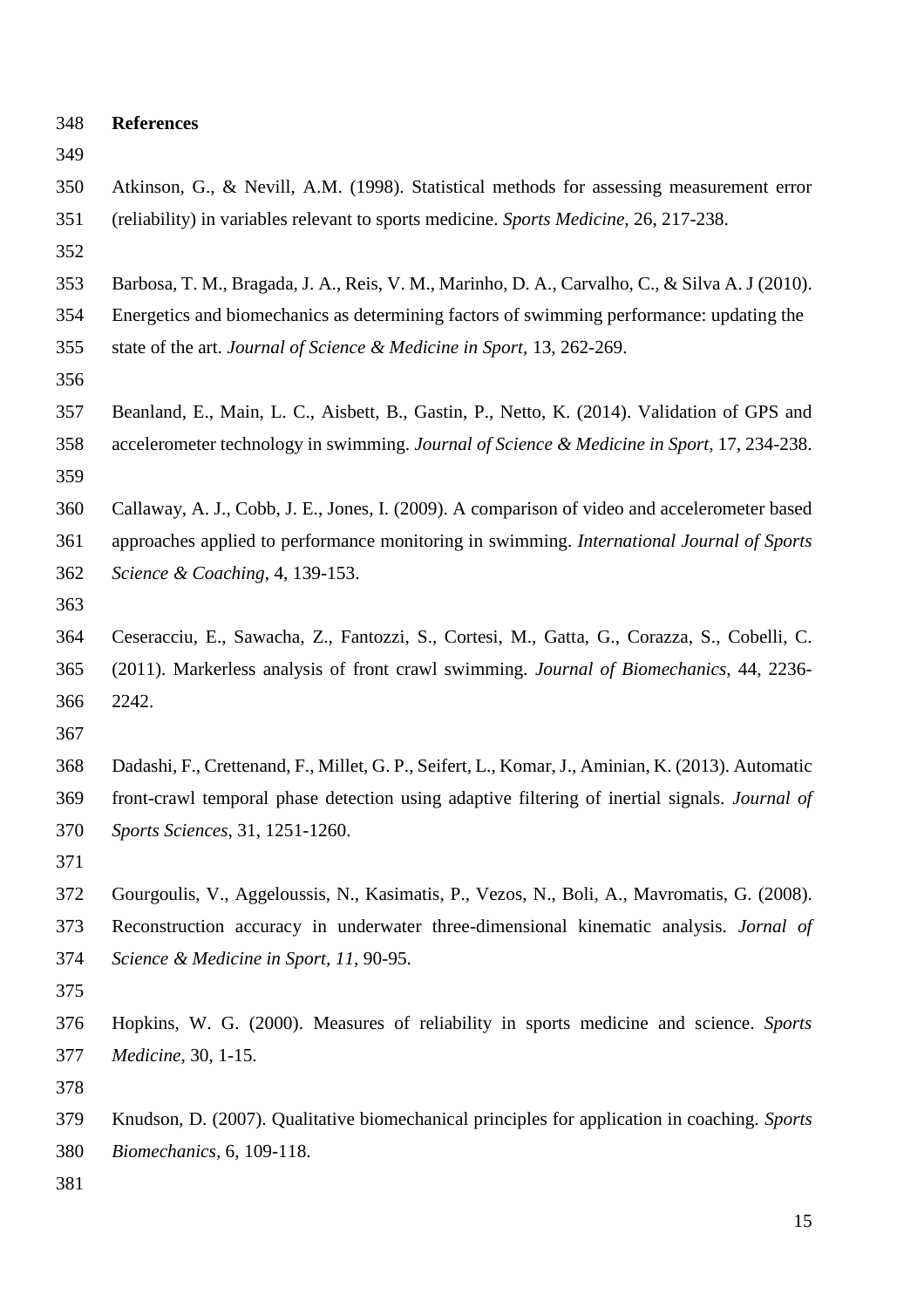- Lecoutere, J. & Puers, R. (2014). Wireless communication with miniaturized sensor devices in swimming. *Procedia Engineering* 72, 398-403.
- 
- Lehary, T. V. H. (2015). Wireless metric calculating and feedback apparatus, system, and method." U.S. Patent Application No. 15/306,644
- 
- Mujika, I., Chatard, J. C., Busso, T., Geyssant, A., Barale, F. & Lacoste, L. (1995). Effects of training on performance in competitive swimming. *Canadian Journal of Applied Physiology,*
- 20, 395-406.
- 
- Mujika, I., Padilla, S. & Pyne, D. (2002). Swimming performance changes during the final 3
- weeks of training leading to the Sydney 2000 Olympic Games. *International Journal of Sports Medicine,* 23, 582-587.
- 
- Ohgi, Y., Ichikawa, H., Homma, M., & Miyaji, C. (2003). Stroke phase discrimination in breaststroke swimming using a tri-axial acceleration sensor device. *Sports Engineering,* 6, 113- 123.
- 
- Smith, D. J., Norris, S. R., & Hogg, J. M. (2002). Performance evaluation of swimmers: scientific tools. *Sports Medicine,* 32, 539-554.
- 
- Takagi, H., Sugimoto, S., Nishijima, N., & Wilson, B. (2004). Differences in stroke phases, arm-leg coordination and velocity fluctuation due to event, gender and performance level in breaststroke. *Sports Biomechanics,* 3, 15-27.
- 
- Vantorre, J., Chollet, D. & Seifert, L. (2014). Biomechanical analysis of the swim-start: a review. *Journal of Sports Science & Medicine,* 13, 223-231.
- 
- 
- 
- 
- 
- 
-